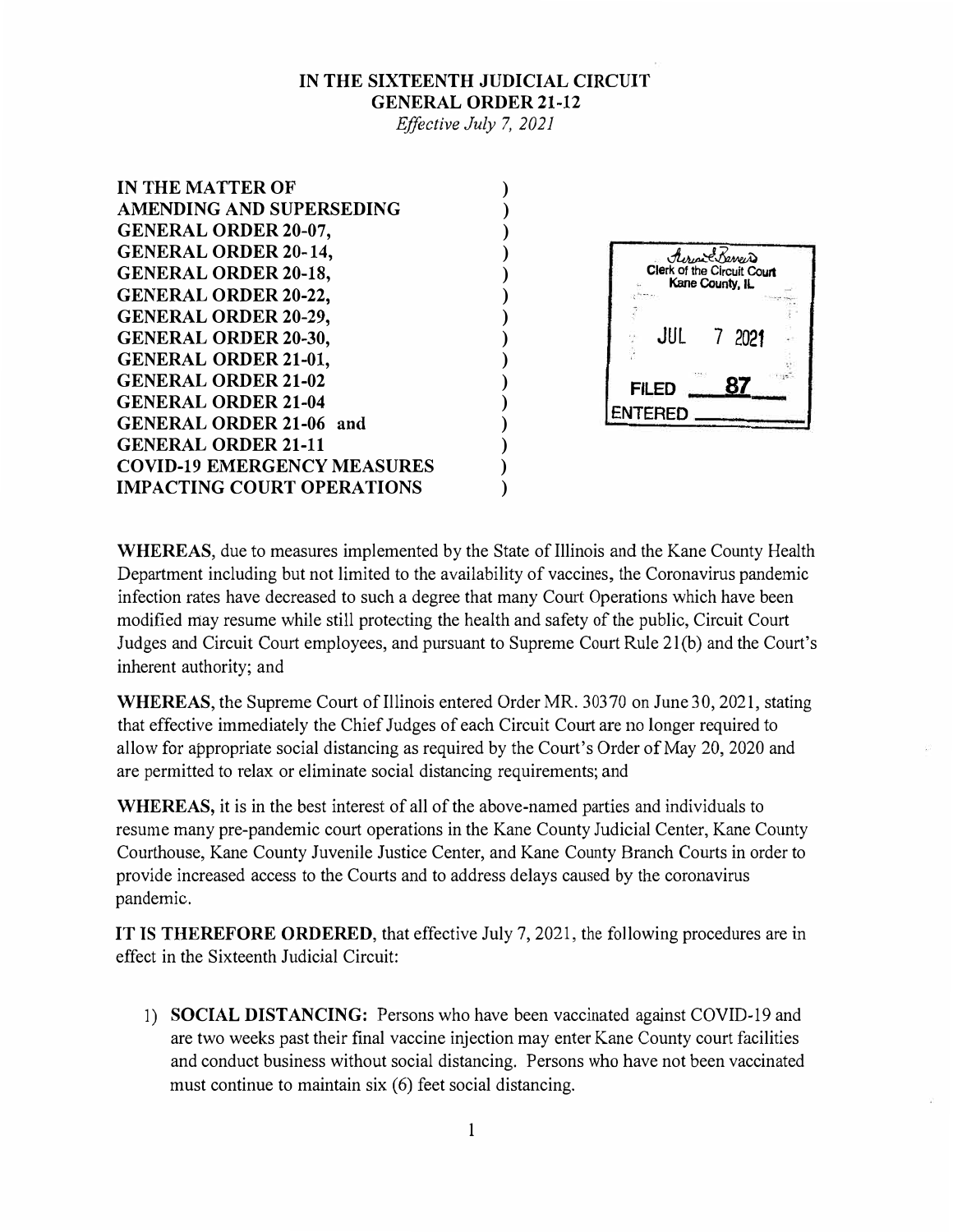2) KANE COUNTY COURTS ENTRY REQUIREMENTS: Persons who have been vaccinated against COVID-19 and are two weeks past their final vaccine injection may enter the court facilities and conduct business without facemasks or face coverings.

A person may be denied entry to the court facilities if they have new flu-like symptoms including fever, cough, or shortness of breath (excluding symptoms caused by chronic conditions).

A person may be denied entry to the court facilities if they currently have been directed to quarantine or isolate at home by any medical provider or public health official.

A person may be denied entry to the court facilities if they reside or have regular close contact with a person currently subject to a quarantine or isolation direction issued by a medical provider or public health official and are not themselves fully vaccinated.

The 16th Judicial Circuit will not routinely screen persons in the court facilities to determine their vaccination status, but reserves the right to inquire as to any person's vaccination status and/or require proof thereof.

- 3) COURT OPERATIONS: Each Division has entered an Administrative Order establishing procedures for each Division. Attorneys and self-represented litigants appearing in these Divisions should consult the Administrative Orders (found under Court Orders on the Kane County Circuit Clerk's Office website, cic.co.kane.il.us) to learn about the scheduling and procedures that must be followed for their case. It is each Divisions' goal to incorporate, retain, and balance in-person and remote court for the benefit of all court users.
- 4) REMOTE HEARING: Pursuant to each Divisions' Administrative Order, if your case is going to be heard remotely, parties should plan to appear as scheduled, to make a timely appearance, and should familiarize themselves with the "Guidelines for Virtual Courtroom Proceedings of the Sixteenth Judicial Circuit" and the "Illinois Supreme Court Remote Access Policy", effective January 1, 2020, and revised effective June 1, 2020.

A "remote hearing" is one that is conducted either telephonically or via a video conferencing system. A "remote hearing" includes, but is not limited to, status dates, pleas, motion hearings, and trials. The Sixteenth Judicial Circuit utilizes the Zoom video conferencing platform.

Each judge may exercise his or her discretion in establishing additional parameters for remote hearings. In misdemeanor and felony matters, a circuit court clerk and court reporter must be present either in-person, telephonically, or by video conferencing when contested remote hearings are held to ensure a record is made.

5) FELONY, MISDEMEANOR/TRAFFIC JURY TRIALS: Jury trials will resume in individual courtrooms beginning Thursday, July 8, 2021. All jury trials will proceed under the protocol described in the new Administrative Orders dated July 7, 2021. This order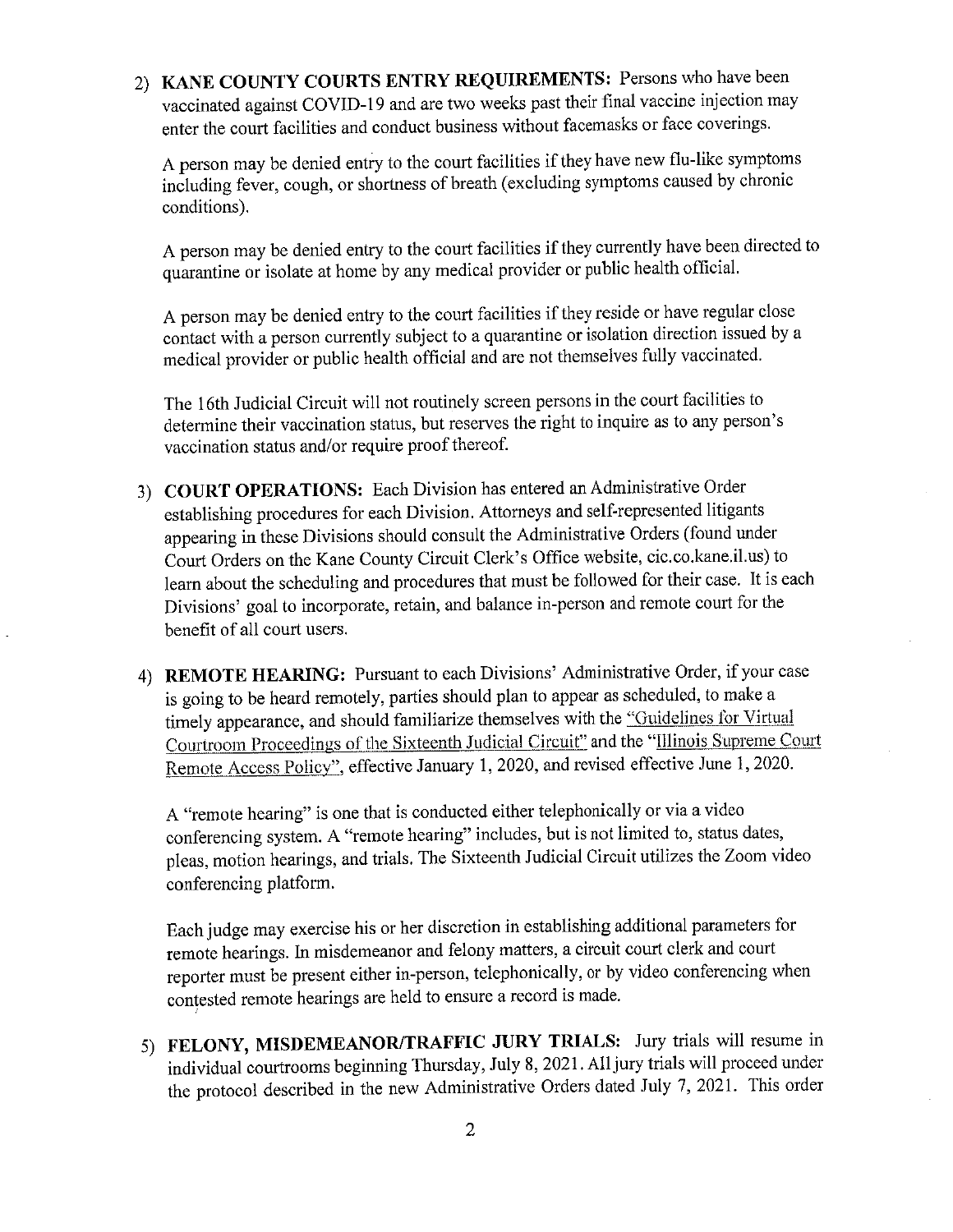incorporates the language contained in the Illinois Supreme Court order M.R. 30370, signed June 30, 2021, "Beginning October 1, 2021, statutory time restrictions in section 103-5 of the Code of Criminal Procedure of 1963 (725 ILCS 5/103-5) and section 5-601 of the Juvenile Court Act of 1987 (705 ILCS 405/5-601) shall no longer be tolled. All days on and following October 1, 2021, shall be included in speedy trial computations as contained in section 103-5 of the Code of Criminal Procedure of 1963 and section 5-601 of the Juvenile Court Act of 1987. Days prior to this Court's March 20, 2020, order in M.R. 30370 In re: Illinois Courts Response to COVID-19 Emergency/Impact on Trials shall also be included in speedy trial computations as required by the statutory time restrictions in section 103-5 of the Code of Criminal Procedure of 1963. Days prior to this Court's April 3, 2020, modification to M.R. 30370 In re: Illinois Courts Response to COVID-19 Emergency/Impact on Trials shall also be included in speedy trial computations as required by the statutory time restrictions of section 5-601 of the Juvenile Court Act of 1987."

- 6) CIVIL JURY TRIALS: Civil jury trials will resume in individual courtrooms beginning Monday, July 12, 2021.
- 7) BOND CALL/ORDERS OF PROTECTION/EXPUNGEMENTS (COURTROOM 005): Bond call will continue to be heard remotely at the Kane County Judicial Center using the Zoom platform. Aurora and Elgin bond call matters will also be heard remotely at the Kane County Judicial Center. The Courtroom will be open for in-person appearances for emergency orders of protection, stalking/no contact orders, civil no contact orders, plenary orders of protection hearings and expungements.
- 8) MENTAL HEALTH COURT: All hearings will continue as scheduled.
- 9) SPECIALTY COURTS: Drug Court, Treatment Alternative Court, and Veterans Court will be held in-person unless otherwise ordered by the Court.
- 10) GRAND JURY: Both the Tuesday and the Friday afternoon grand juries will continue to meet in-person at the Kane County Judicial Center.
- 11) **WEDDINGS:** Weddings have resumed.
- 12) KANE COUNTY LAW LIBRARY & SELF HELP LEGAL CENTER: During business hours the public is welcome to visit the Law Library, call, or utilize the chat feature on the website.
- 13) ARBITRATION HEARINGS: In-person Arbitration hearings will resume as scheduled.
- 14) BANKRUPTCY/WORKERS COMPENSATION: Bankruptcy Hearings will not be conducted at the Kane County Courthouse until further order of the Bankruptcy Court. Workers' Compensation Trials will resume at the Kane County Courthouse on August 1, 2021.